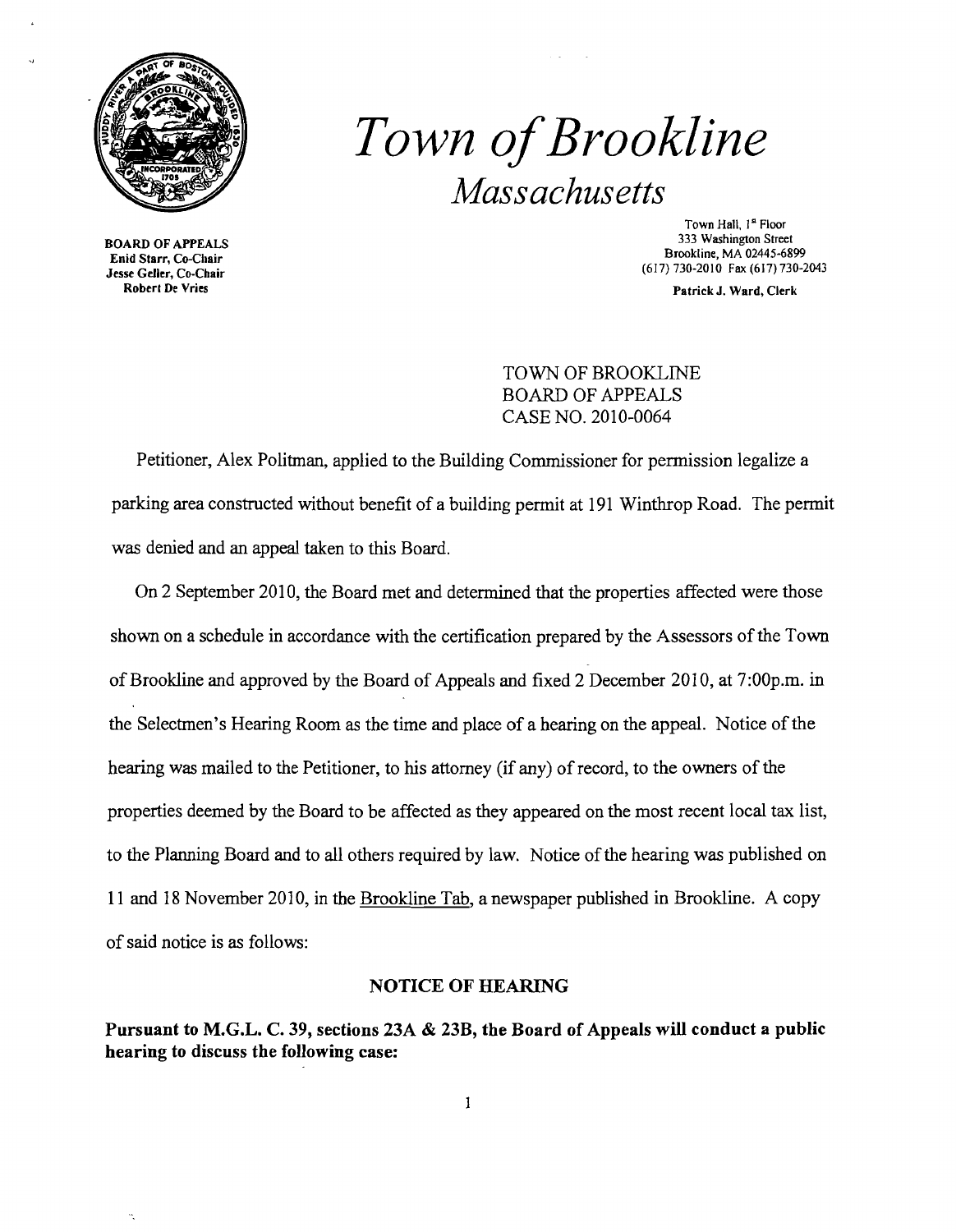Petitioner: ADA MANAGEMENT LLC C/O POLITMAN, ALEX Owner: ADA MANAGEMENT LLC C/O POLITMAN; ALEX Location of Premises: 191 WINTHROP RD Date of Hearing: December 02, 2010 Time of Hearing: 7:00 PM Place of Hearing: Selectmen's Hearing Room, 6th. floor

A public hearing will be held for a variance and/or special permit from:

- 1. 5.43; Exceptions To Yard And Setback Regulations; special permit required.
- 2. 5.91; Minimum Usable Open Space, variance required.
- 3. 6.04; Design of All Off-Street Parking Facilities.
	- 6.04.2.b; Stall Length, variance required. (see Fig. 6.01 on page 6-13)
	- 6.04.2.d; Aisle Width, variance required.
		- 6.04.2.e; Number of compact car spaces, variance required.
		- 6.04.4.b; Width of entrance and exit drives, variance required.
	- 6.04.4.c; Curb cut width, variance required.
	- 6.04.4.e; Grade of driveway 20' from lot line, variance required.
	- 6.04.5.b; Paved area setback; variance required.
	- 6.04.6.a and b; Illumination to be shielded; variance required.
	- 6.04.9.a; Parking lot markings; variance required.
	- 6.04.9.b; Area not landscaped shall be paved and drained to the satisfaction of the Building Commissioner.

÷

- 6.04.12; Substitution of dimensional requirements to serve existing structure; special permit required.
- 4. 8.02.2; Alteration or Extension, special permit required.

#### Of the Zoning By-Law to LEGALIZE PARKING AREA CONSTRUCTED W/O PERMIT REQUIRING BOA RELIEF at 191 WINTHROP RD at 191 WINTHROP RD.

Said premise located in a M 1.5 (multi-family) residential district.

*Hearings, once opened, may be continued by the Chair to a date and time certain. No further notice will be mailed to abutters or advertised in the TAB. Questions regarding whether a hearing has been continued, or the date and time ofany hearing may be directed to the Zoning Administrator at* 617-734-2134 *or check meeting calendar at:http://calendars.town.brookline.ma.usIMasterTownCalandarl?FormID=158.* 

*The Town of Brookline does not discriminate on the basis of disability in admission to, access to, or operations ofits programs, services or activities. Individuals who need auxiliary aids for effective communication in programs and services of the Town of Brookline are invited to make their needs known to the ADA Coordinator, Stephen Bressler, Town of Brookline, 11 Pierce Street, Brookline, MA 02445. Telephone:* (617) *730-2330; TDD* (617) *730-2327.*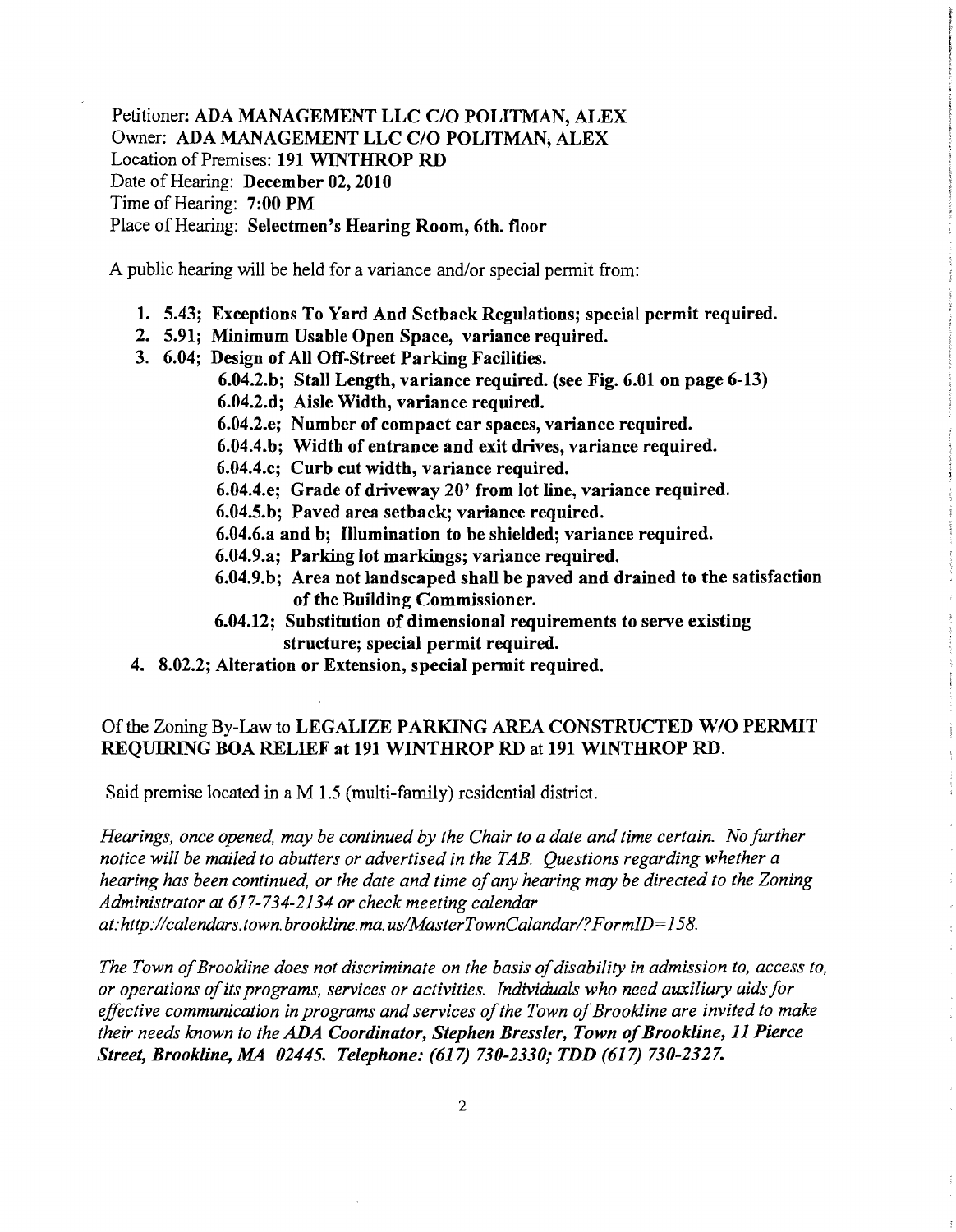### **Enid Starr Jesse Geller Robert De Vries**

At the time and place specified in the notice, this Board held a public hearing. Present at the hearing was Chairman, Mark Zuroff and Board Members, Enid Starr and Lisa Serafin. The Petitioner, Alex Politman, was represented by Attorney Jeffrey Allen of Denner Pellegrino, L.L.P., Four Longfellow Place, 35th Floor, Boston, MA.

Attorney Allen described 191 Winthrop Road as the site of a multi-family three story brick dwelling with seven units, which has been renovated. The property slopes steeply down from the street to the rear. There is a driveway to the right of the building on a six foot wide right of way and the distance between the walls of 191 Winthrop and the abutting building is approximately seven feet. The rear portion of the driveway is extremely steep and retaining walls have been built to provide a level area in the backyard, where there are four parking spaces. There are also two parking spaces in front of the building. The neighborhood is primarily multifamily buildings and is not far from Beacon Street.

Mr. Allen said that his client, Alex Politman was before the Board seeking relief for a parking area he constructed in the rear yard. He said that Mr. Politman had received a building permit to make renovations to this multi-family building and submitted a site plan showing a backyard patio and a garden Later, the Deputy Building Commissioner discovered that in place of a patio and garden in the back yard, there is a parking area for four cars. Mr. Allen said that after construction ofthe retaining walls shown on the subject plan his client changed his mind and proceeded to construct the parking area. Mr. Allen maintained that there had been parking in the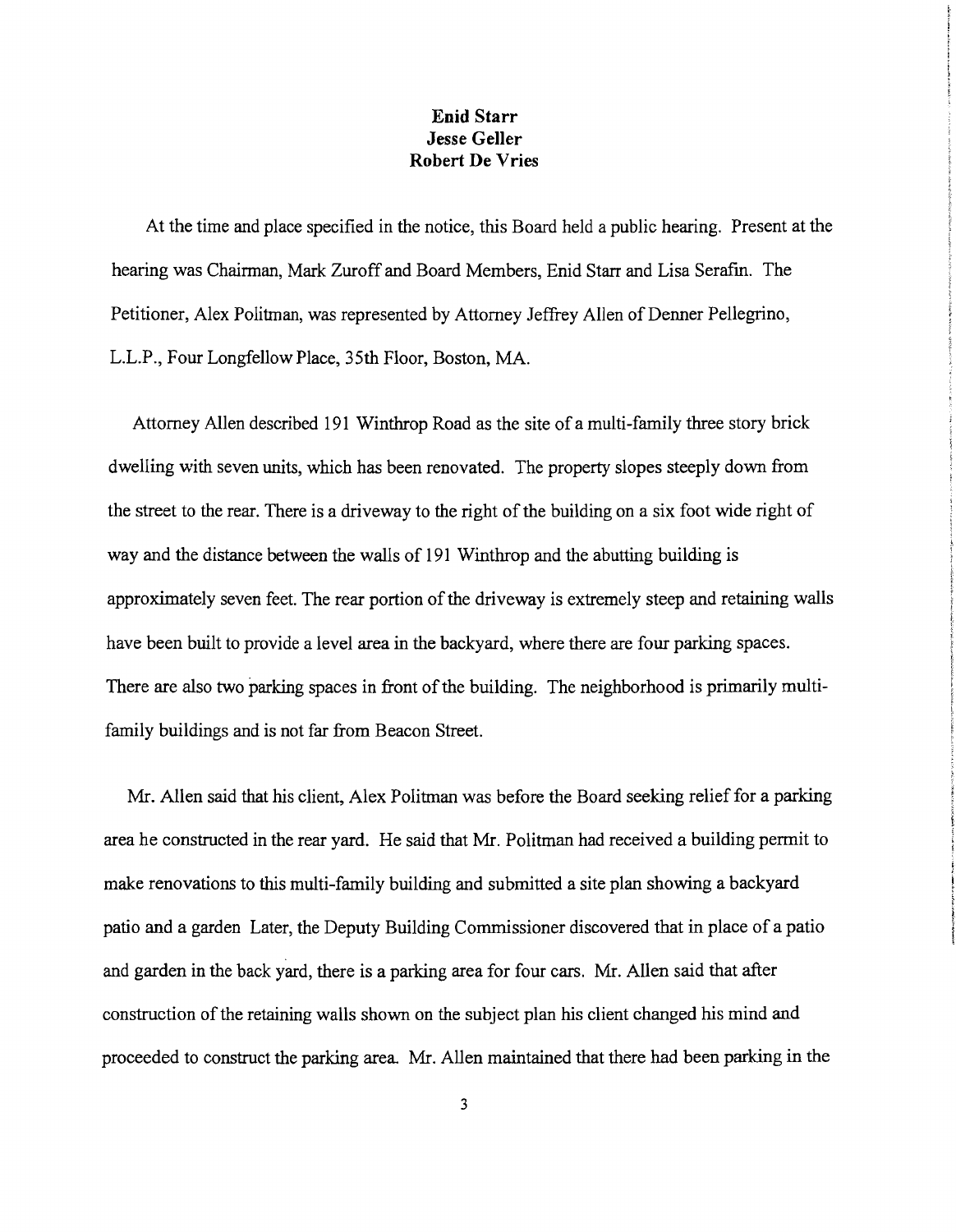rear for a long time. He said his client simply made a mistake in not applying for a building

pennit when he changed his mind regarding the project. Mr. Allen reported that all the relief his

client needed was by special pennit and he presented photographs showing similar parking

scenarios in the vicinity.

The Chairman asked whether anyone in attendance wished to speak in favor or against the

proposal. No one rose to speak.

Polly Selkoe, Assistant Director for Regulatory Planning, delivered the findings of the

Planning Board.

Section 5.91 - Minimum Usable Open Space

There is no usable open space on the property since the paved parking area covers the entire backyard.

Section 6.04 - Design of All Off-Street Parking Facilities: Section  $6.04.2.b - Stall Length$ Section 6.042.d - Aisle Width Section 6.04.2.e - Number of compact car spaces Section  $6.04.4.b - Width$  of entrance and exit drives

When the application was submitted to the Building Department, it was unclear how many cars were parking on site. Since there are six vehicles parked on the site (two in front of the building and four in the backyard), the above sections do not apply per Section 6.04.11, which states that Sections 6.04.2 and 6.04.4 a and b. do not apply to parking lots for six vehicles or fewer.

Section  $6.04.4.c -$  Curb cut width Section 6.04.4.e - Grade of driveway 20' from lot line Section  $6.04.5.b - P$ aved area setback Section  $6.04.6.a -$  Illumination to be shielded Section 6.04.9.a - Parking lot markings Section  $6.04.9$ .b – Area not landscaped shall be paved and drained subject to Bldg Comm.

All of the above sections could be granted by special permit under Section 6.04.12, as the Board ofAppeals may waive dimensional requirements for new parking facilities to serve existing buildings.

#### Section 8.02.2 - Alteration or Extension

A special permit is required for the alteration or extension of a non-conforming structure or use.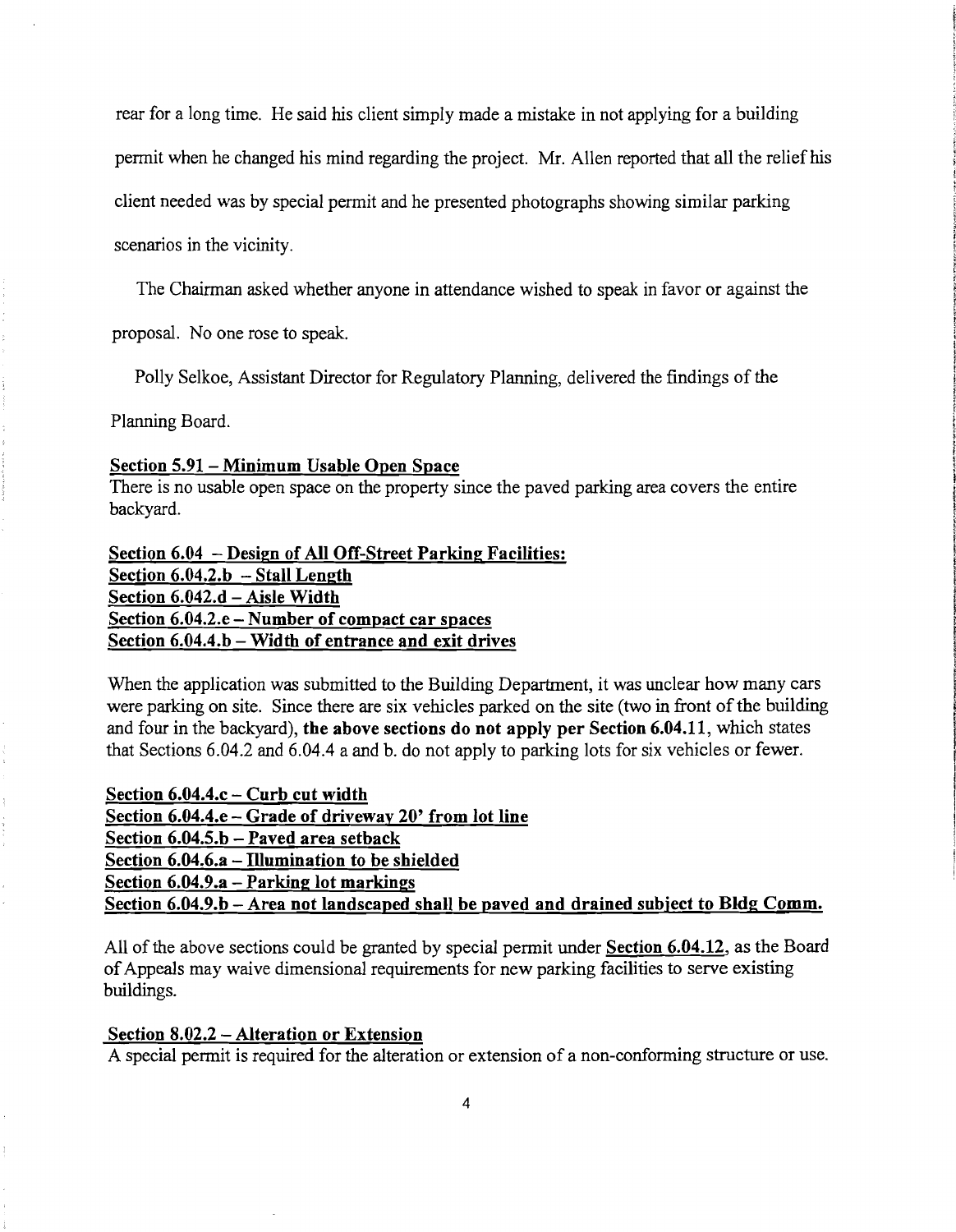Ms. Selkoe reported that the Planning Board was not opposed to legalizing the rear parking area. The applicant has indicated this rear area has always been used for parking, and that the construction improved what was a dirt parking area and driveway. Although it would have been an improvement if the landscaping plan that was originally submitted to the Building Department and indicating construction of a rear patio and garden had been implemented, the Board understands there is a need for parking in this area. The Planning Board appreciates that the applicant used pavers to improve the parking area and driveway, as these are more attractive than asphalt. Although the slope of the driveway is extreme and its width is narrow, this is a relatively common situation in the neighborhood. Therefore, the Planning Board recommends approval of the rear parking area, subject to the following conditions:

- 1) Prior to issuance of a building permit, a final site plan showing the parking area, driveway, and all retaining walls, and indicating all dimensions and materials, shall be submitted to the Assistant Director for Regulatory Planning for review and approval.
- **2)** Prior to issuance of a building permit, the applicant shall submit to the Building Commissioner to ensure conformance with the Board of Appeals decision: 1) a final site and parking plan, stamped and signed by an engineer or land surveyor; and 2) evidence the Board of Appeals decision has been recorded at the Registry of Deeds.

The Chairman then called upon Michael Shepard, Building Commissioner, to deliver the comments of the Building Department. Mr. Shepard stated that he was not opposed to the use of the rear of the property only to the process that appears to have been avoided to make the changes. He said that all too often it appears cheaper and more expedient to violate the By-Law and to beg forgiveness later. Mr. Shepard requested that the Board consider the payment of a fine prior to the issuance of a building permit.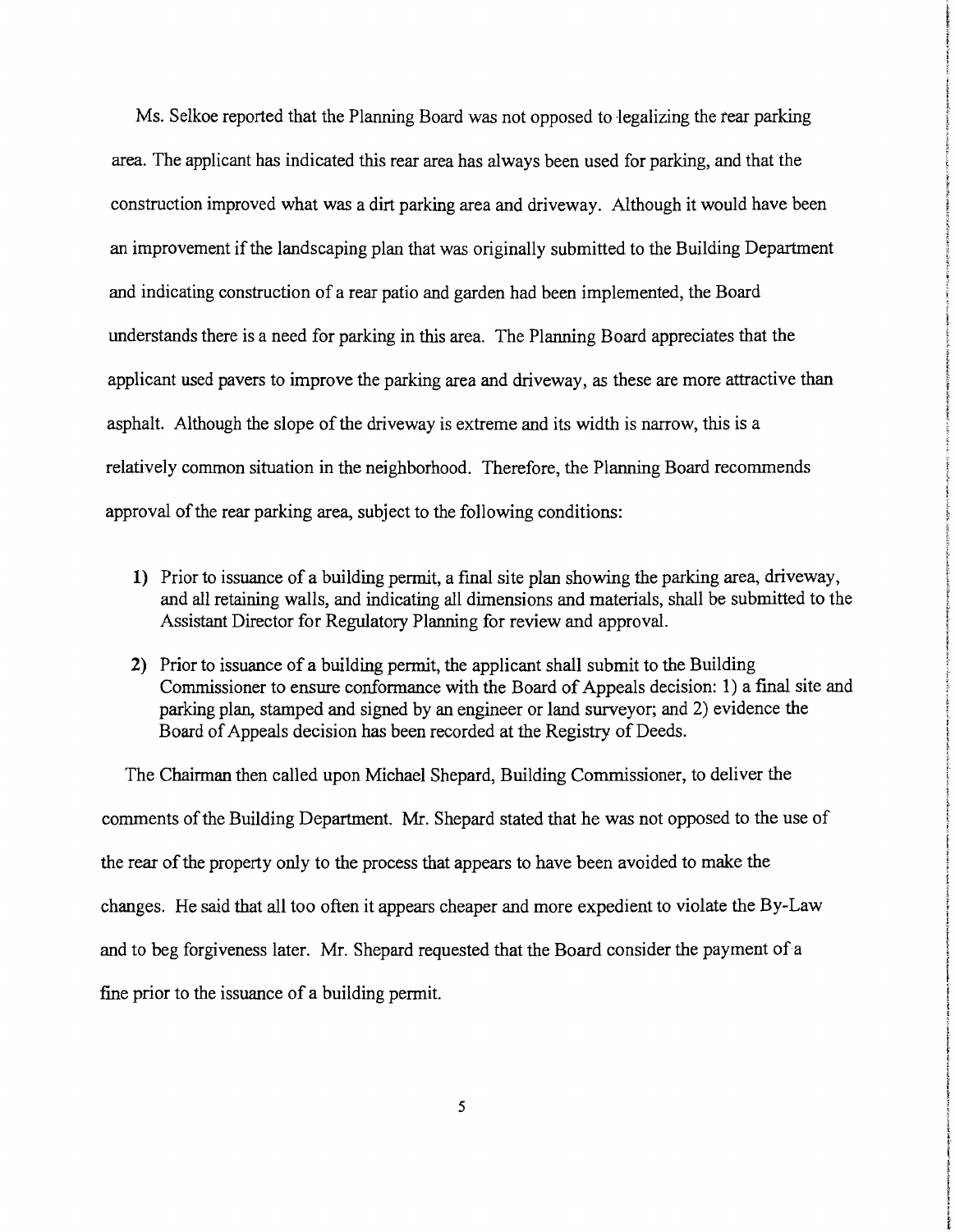During deliberation the Board also expressed disdain over the lack of a building permit for the work performed at 191 Winthrop Road. Specific to the fine proposed by the Building Commissioner, the Chairman pointed out that Section 9.02 Penalty for Violation, provides the Commissioner with the authority to levy a fine not exceeding \$300.00 for each offence, each day that such violation continues is considered a separate offense. The Chairman recommended that the Building Commissioner consider exercise of his powers to levy a fine if he thinks it appropriate.

The Board, having deliberated on this matter and having considered the foregoing testimony, concludes that it is desirable to grant special permits and that the petitioner has satisfied the requirements necessary for relief under Section 6.04.12, as the Board of Appeals may waive dimensional requirements for new parking facilities to serve existing buildings. Also, the Board made the following specific findings pursuant to Section 9.05 of the Zoning By-Law:

- a. The specific site is an appropriate location for such a use, structure, or condition.
- b. The use as developed will not adversely affect the neighborhood.
- c. There will be no nuisance or serious hazard to vehicles or pedestrians.
- d. Adequate and appropriate facilities will be provided for the proper operation of the proposed use.

Accordingly the Board voted unanimously to grant the requested relief subject to the

following conditions:

- 1) Prior to issuance of a building permit, a final site plan showing the parking area, driveway, and all retaining walls, and indicating all dimensions and materials, shall be submitted to the Assistant Director for Regulatory Planning for review and approval.
- 2) Prior to issuance of a building permit, the applicant shall submit to the Building Commissioner to ensure conformance with the Board of Appeals decision: 1) a final site and

6